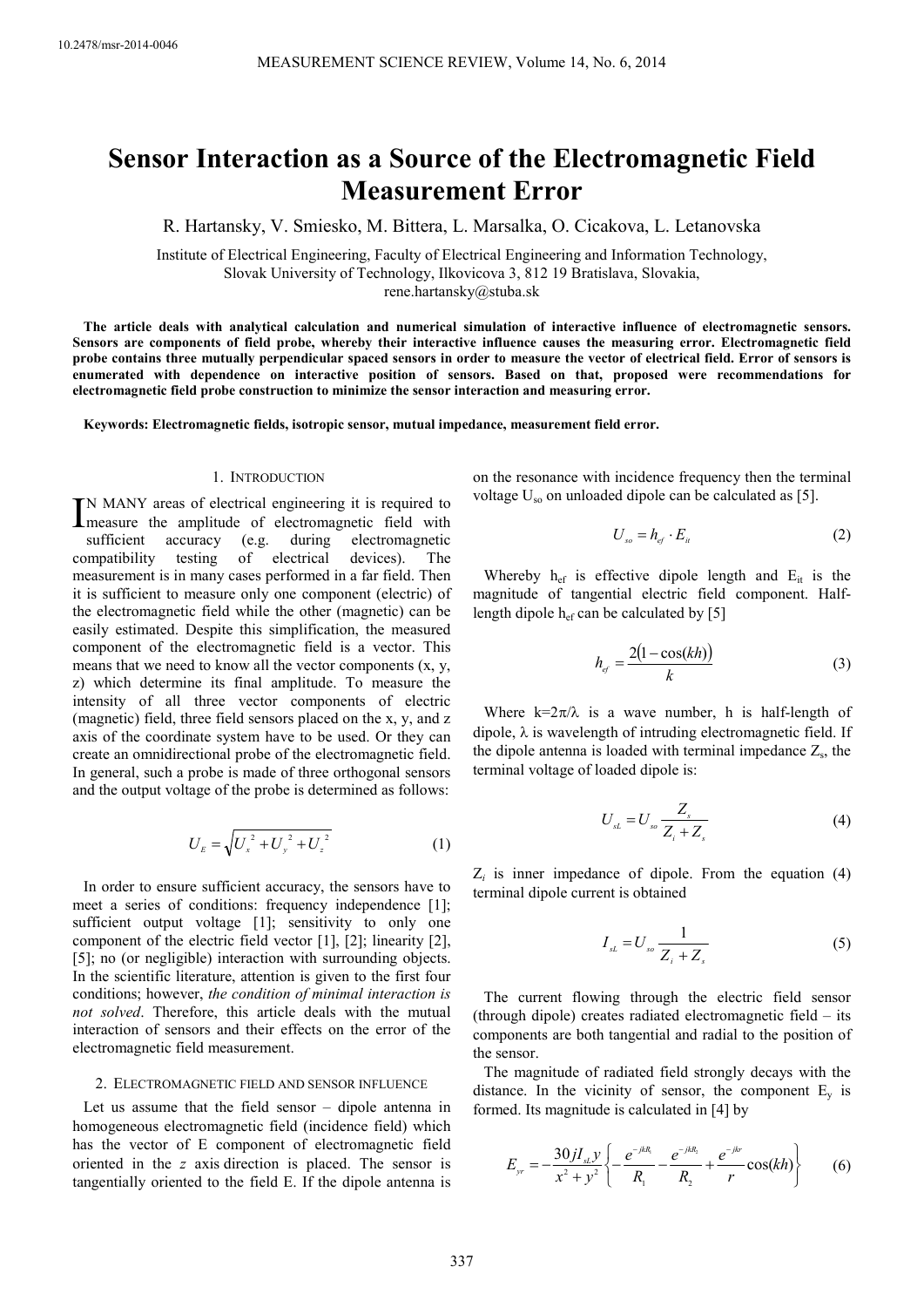$R_1$ ,  $R_2$  and r represent the magnitudes of position vectors. Their meaning is interpreted in Fig.1.



Fig.1. Position vectors of the dipole.

The original incidence field is influenced by the presence of the field radiated by dipole. There are components formed which are not proper to the original field but to the influence of the sensor to its close neighborhood.

Now, see the beginning of this article. If the electromagnetic field probe consists of three field sensors sensing the electric components  $E_x$ ,  $E_y$ , and  $E_z$ , then according to the original assumption (the existence of E<sup>z</sup> component only), the output voltage of individual transducers has to be  $U_x=U_y=0$ . Actually, it is not, because influence of the very existence of sensors (dipoles) in the electric field has formed the components  $E_{xr}$  and  $E_{yr}$ . Under the influence of that physical coupling, the measurement is affected and the error is brought into the measurement results.

This part of the article deals with the calculation of the change of the probe output voltage caused by the mutual coupling between sensors. To simplify the solution, the content of only two sensors *Z* and *Y* in the probe is assumed. The electric field component is oriented only into one direction, for example in the *z* direction. Because the sensors Z and Y are placed close to each other (the mutual distance  $<< \lambda$ ), they influence each other. In this case, the Z sensor in the *z* axis creates such electric field component to which the Y sensor in the *y* axis is sensitive. This electric field component  $E_v$  corresponds to the relation (6). The  $E_v$ component is tangential to the Y sensor and creates induced voltage on its terminals. It is assumed that the Y dipole is loaded by  $Z_s$ . Then the induced voltage on its terminals is calculated due to the relation (4) by using relations (2) and (3). But this way has one non-negligible error – nonhomogeneousness of  $E_v$  electric field component in the place of the Y sensor. By [3] the output voltage of such placed sensor depends on the value  $E_v$  averaged through the Y dipole length (sensor length)

$$
U_{y} = U_{sL} = h_{ef} \frac{Z_{s}}{Z_{i} + Z_{s}} \frac{1}{2h} \int_{-h+y}^{h+y} E_{yr}(\xi) d\xi
$$
 (7)

The meaning of position vectors figuring in (7) is clarified in Fig.2.



Fig.2. Position vectors of two sensors (dipoles).

The induced voltage on terminals of the loaded Y dipole depends on mutual position of Z and Y dipoles and causes the error of electromagnetic field measurement. If assuming two sensors, this error is expressed by

$$
\delta = \frac{\sqrt{U_z^2 + U_y^2} - U_z}{U_z} \cdot 100\% \tag{8}
$$

The relation (8) expresses relative error [7] of electric field measurement. As final consequence, it can help finding such a mutual position of Z and Y dipoles, in which their mutual influence can be minimal (zero in ideal case).

#### 4. RESULTS OF ANALYTICAL SOLUTION

The existence of homogeneous electromagnetic field is assumed. Its electric vector is oriented in the *z* axis direction and its intensity is  $E_z = 1$  V/m and frequency is  $f=1$  GHz. The electromagnetic field sensor (electric dipole) is oriented into the *z* axis direction, too. The dipole length 2h has such value that relation k·h= $\pi/2$  is valid. The dipole of the arm length h= $\lambda$ /4 has inner impedance Z<sub>i</sub>=73+j42 Ω [3]. To simplify it, the dipole is loaded with the impedance  $Z_s$ . In case of a complex inner impedance  $Z_i$  and load impedance  $Z_s$  is  $Z_i$  $=Z_s^*$ , where \* indicates the complex conjugate. The substitution diagram of such a connection is in Fig.3.



Fig.3. Substitution diagram of the dipole placed in electromagnetic field.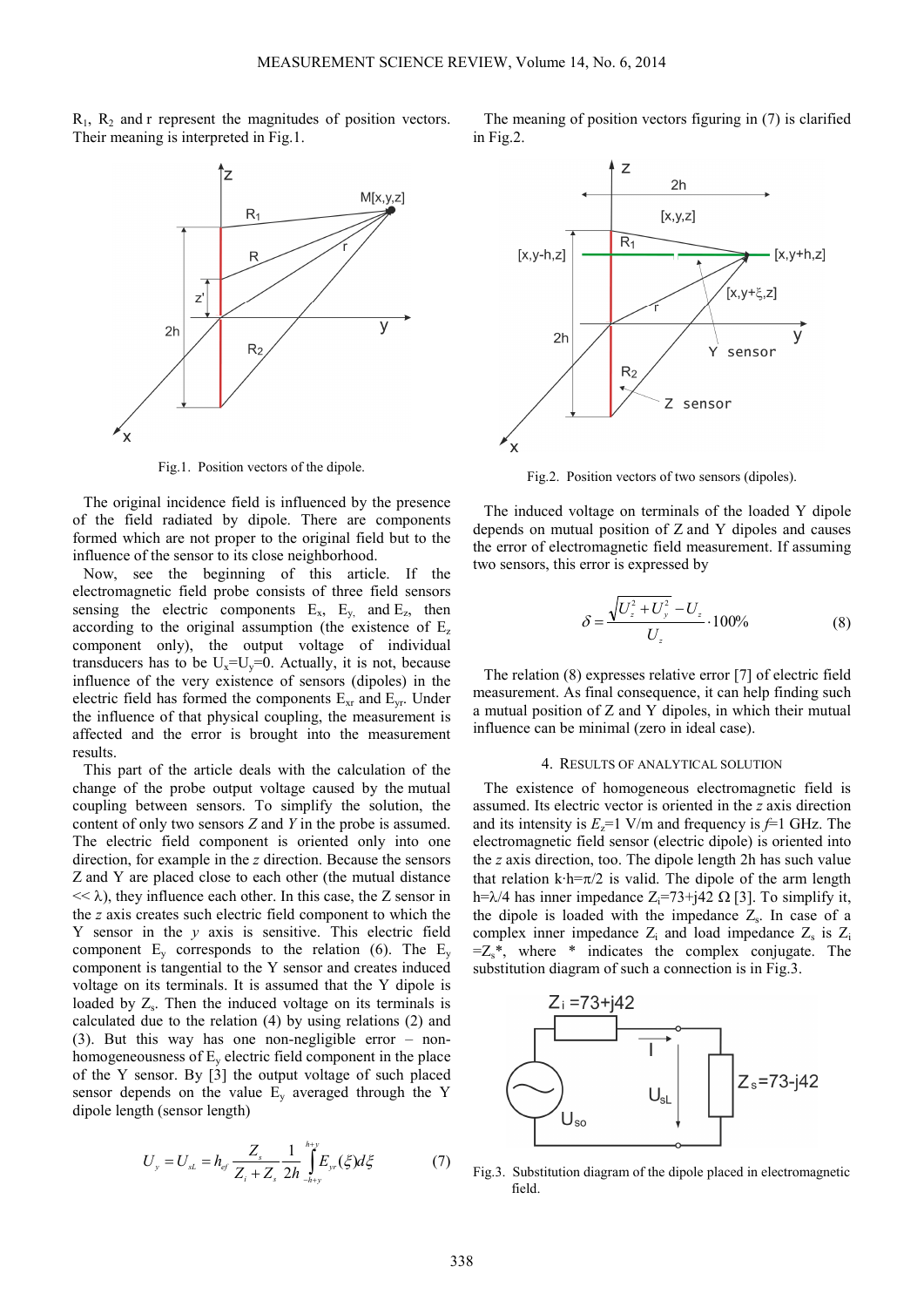Based on Fig.3., (5), (3) and (2) the current on terminals of the Z dipole is calculated

$$
I_z = h_{ef} \cdot E_z \frac{1}{Z_i + Z_s} = 0.654 \, mA \tag{9}
$$

In the vicinity of the  $Z$  dipole, the current  $I_z$  induces scattered electric field. The scattered electric field vector has components oriented into all directions of the coordinate system. The *Y* direction is very interesting because the sensor of the Y dipole is placed there. Through (6), the dependence of the magnitude of the *y* component of the electric field on distance is demonstrated in Fig.4.



Fig.4. Dependence of the Z sensor intensity of radiated electric field  $E_y$  on the distance.

As can be seen in Fig.4., the Y sensor placed in the *y* axis direction in the vicinity of the Z sensor is affected by the electric field intensity of  $0.01 - 0.4$  V/m. In the Y sensor, the electric field affects terminal voltage. Its amplitude is calculated through (7). Behaviour of the terminal voltage in dependence on the distance from the centre of the dipole is shown in Fig.5.



Fig.5. Dependence of the terminal voltage of the Y sensor on the distance from the Z sensor in the *y* axis direction.

According to (1), the magnitude of measured electric component is proportional to the total voltage of the probe (of three sensors). Individual voltages of sensors are mathematically processed and thus they form the output voltage on the probe.

In this analyzed case, the voltage  $U_z$  (it represents magnitude of the incidence field) adds to the voltage  $U_y$  (it does not represent properties of incidence field) whereby the

systematic error in measuring the incidence field intensity arises. To explain this error numerically, the terminal voltage of the loaded Z dipole from (2) has to be expressed. For the values of the field intensity, the frequency and the Z dipole dimensions, the value of terminal voltage  $U_z$  of the loaded dipole is:

$$
U_z = \frac{2(1 - \cos(kh))}{k} E_u \frac{Z_i}{Z_i + Z_s} = 47.7 \, mV \tag{10}
$$

After inserting the results from Fig.5. and (10) into (8) the dependence of the relative systematic error of the electric field measurement on the mutual position of Z and Y sensors is gained.



Fig.6. Dependence of the relative systematic error of the electric field measurement on the mutual position of Z and Y sensors.

The mutual vicinity of two sensors introduces the relative error  $0 - 0.8$  % into the measurement (Fig.6.). The greatest effect of sensors occurs at the distance of about 0.75 m which represents the shift of  $\lambda/4$  in the *v* axis direction.

After the mutual position of transducers is changed in the way that the Y sensor is shifted to the  $z = 60$  mm (in the neighborhood of this distance the greatest effect of transducers is assumed), the terminal voltage of loaded sensor is calculated using the equation (7). The result of the analytic calculation is in Fig.7. Comparing Fig.5. to Fig.7., it can be seen that the shape of both curves is the same, only the size of the peak has changed. In this case (Fig.7.), the change is 20 mV at the wavelength frequency of approximately  $\lambda/4$ .



Fig.7. Dependence of the terminal voltage of the Y sensor on the distance from the Z sensor in the *y* axis direction.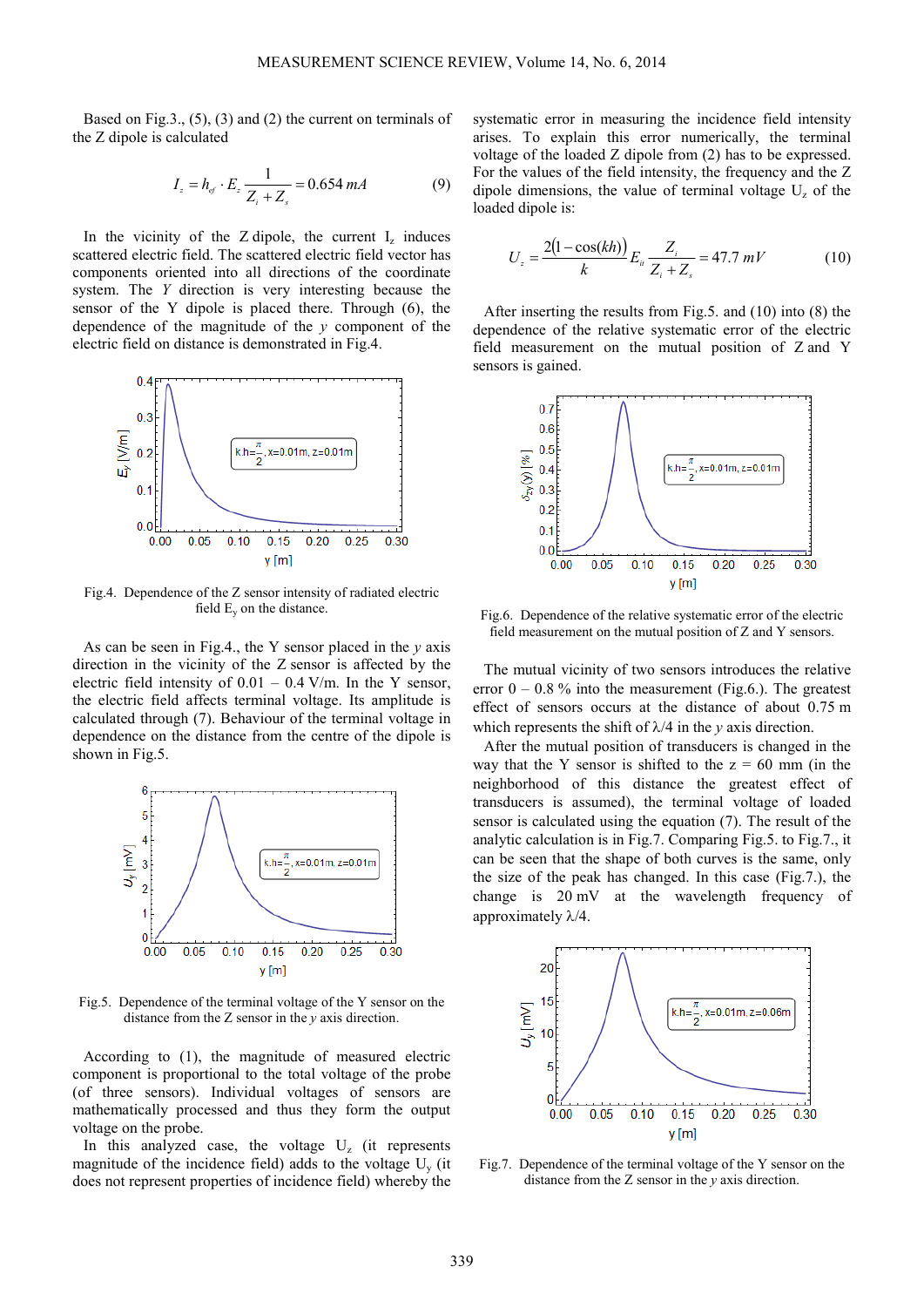As in the previous case in the calculation of the systematic error of measurement, equations (10), (8), and Fig.7. are used.



Fig.8. Dependence of the systematic relative error of the measurement of the electric field on mutual position of Y and Z sensors.

In this case, the result of the measurement of electromagnetic field is strongly influenced – up to approximately 11 %. To make a complex image about the mutual position of sensors and about the relative error, which results from their mutual influence, Table 1. was made.

Table 1. Relative error caused by the mutual influence of sensors. Z sensor placed on the *z* axis. Y sensor is parallel to the *y* axis and moved in *z* and y axis.

| $z$ [mm]     | 50   | 60   | 70        | 80            | 50 | 60  | 70 | 80          |
|--------------|------|------|-----------|---------------|----|-----|----|-------------|
| $y$ [mm]     | 75   | 75   | $75 \mid$ | 75            | 60 | 60  | 60 | 60          |
| $\delta$ [%] | 10.2 | 10.4 |           | $8.3$ 4.6 4.9 |    | 5.0 |    | $4.2$   2.9 |

According to the presented analysis results, the individual sensor transducers must have such mutual distance that they avoid  $\lambda/4$  position of its resonant frequency – in all directions of the coordinate system (this assumes that one sensor is placed on the z axis). During the electromagnetic field measurements using several probes, engineers in laboratories and test chambers have to follow a similar rule.

#### 5. NUMERICAL SOLUTION

To verify the correctness of the analytic method of the calculation either the measurement or the numeric simulation of the characteristics of electromagnetic field probes is necessary. In this case, it is difficult to perform the real experiment because the result of the measurement is negatively influenced by the measuring method itself. Consequently, to verify the analytic method, the numeric one is used. *Method of Moment* (MoM), represented by the software system FEKO, appears to be the most convenient type of the method [6]. The first task of the numeric simulation is to calculate the induced voltage on the terminals of loaded dipole for the same parameters as defined in the beginning of Chapter 4 (length of dipole 2h=150 mm, diameter of dipole d=0.001 mm and the incident frequency  $f=1$  GHz). Dipole is placed in infinitely spacious medium in the *z* axis direction. Homogeneous electromagnetic field with the intensity of  $E_z=1$  V/m influences the dipole as it is indicated in Fig.8. In the simulation process the dipole was divided into 31 segments with perfect conducting material, where segment number 11 was loaded by impedance  $Z_s = 73 - i 42 \Omega$ . The segment length must satisfy condition:  $\frac{\leq \lambda}{10}$ . The boundary conditions of the numerical model are included in the method (MoM) of solution (MoM solve the Pocklington equation).



Fig.9. FEKO one dipole model.

Using this configuration of the dipole and electromagnetic field, direction is calculated by the current that flows through the load

$$
I_L = 0.6538 \text{ mA} \tag{11}
$$

This current value is nearly identical to the analytically calculated current. It means that the relations (2), (3), (4), and (5) are derived correctly.

In the next step, another sensor  $-$  the dipole Y, parallel to the *y* axis (Fig.9.) – was added to the model in Fig.8.

The induced voltage on the load of the second dipole (parallel to the *y* axis) was calculated for the shift of the dipole in its y axis direction. See Fig.11. for the results.



Fig.10. FEKO model of the perpendicular dipoles.

Comparing Fig.11. to Fig.5., we can point out that both courses are practically identical, with the peak value of nearly 6 mV. The difference between these two figures is in the width of the curves and the displacement of the peaks of the curves.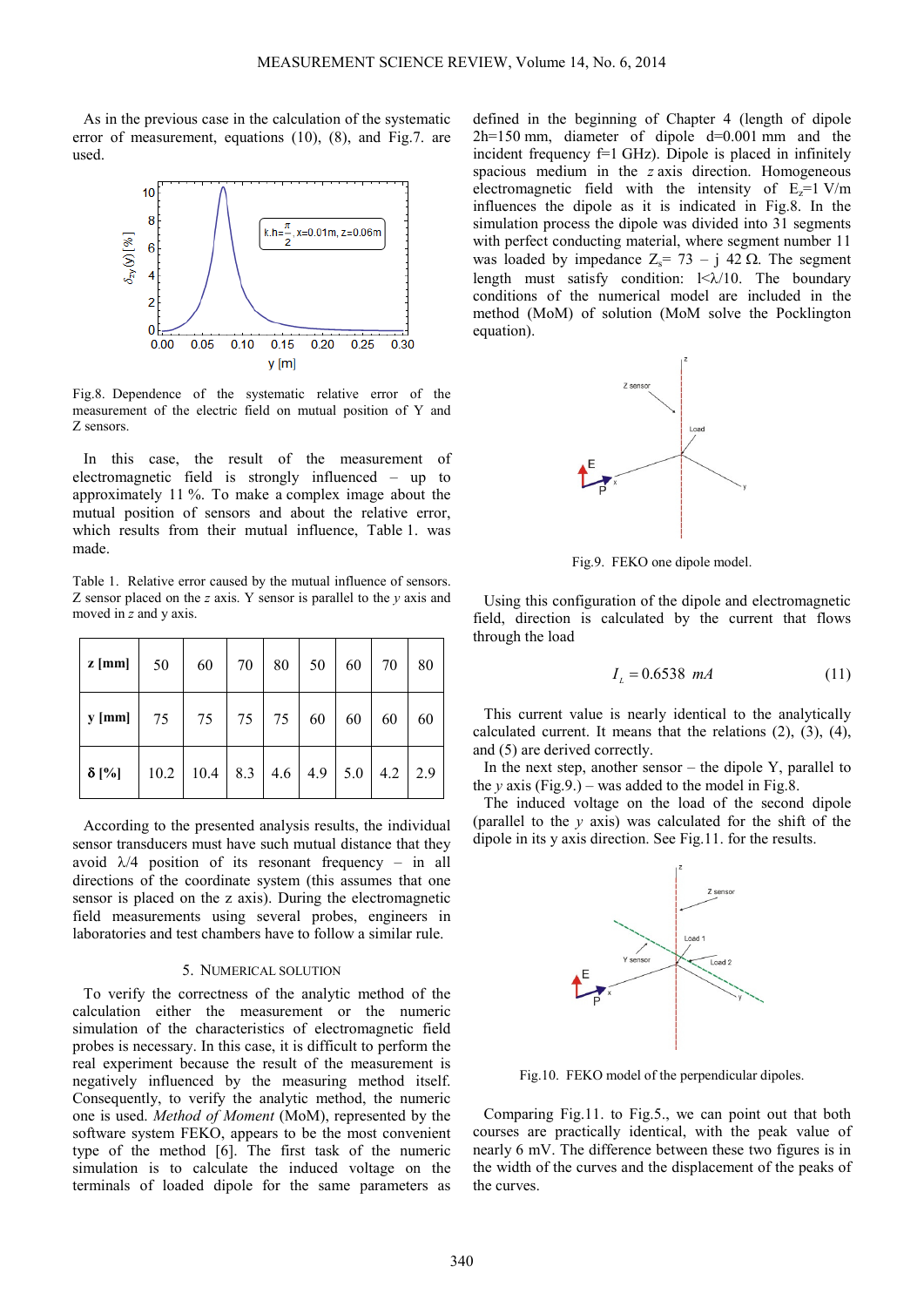

Fig.11. Dependence of the terminals voltage of the Y dipole (sensor) on the distance from the Z dipole (sensor) in the *y* axis direction – numerical calculation.

When the analytical calculation was used, the diameter of the dipole was considered to be zero. In the numerical calculation the diameter of the dipole was  $d = 0.001$  mm. At the first sight, this negligible diameter of dipole causes the reduction of its quality and the enlargement of its wavelength. This is what explains the differences between Fig.5. and Fig.11.

The Y dipole was moved to the distance  $z = 0.06$  m and a series of simulations of induced terminal voltage was conducted. The dipole was loaded by the impedance  $Z = 73$  $-$  j 42  $\Omega$  and shifted to the y axis direction. The result of the simulation is in Fig.12.



Fig.12. Dependence of the terminal voltage of the Y dipole (sensor) on the distance from the Z dipole (sensor) in the *y* axis direction – numerical calculation.

In this case, the peak value of the curve was also almost the same as it was obtained by the analytical calculation – about 20 mV. The conclusions here and in the numerical calculation are the same (Fig.12.).

In spite of the mentioned facts, results of the numerical simulations show excellent agreement of both, analytical and numerical calculations. The assumptions presented in [3] and the validity of the relation (7) was verified.

## 7. CONCLUSION

The aim of this article was to show how to calculate the interactive influence of the electric field sensors that are probed together. Half-wave dipoles were used as sensors. Only two electric field sensors were used to simplify the situation and ease the verification of analytical calculations. The field sensors were perpendicular to each another. In spite of the intuitive assumption that the sensors would not influence themselves interactively, both results of analytical calculation and numeric simulation confirmed the opposite. The mutual affection of sensors depends on their mutual position, and in the worst case causes the measurement error of the field up to 11 %.

The use of the half-wave dipoles and their location in the area is a rare practice but it gives the idea about the maximum errors of the dipole. By using the probes based on the short electric or resistive dipoles (mutually perpendicular placed in space), the error of measuring will approach up to 11 % only as a limit.

In the case of the layout of individual sensors of the probe, the results of this article are universal. For all types of used sensors, the mutual affection is guided by Table 1. Therefore, for the construction of electromagnetic probes the following recommendations are necessary to be respected:

- The sensors have to be placed in such a way that the shift of their centers avoids  $\lambda/4$  of the wavelength of their maximum frequency:
- It is convenient to place sensors so that their centers create the origin of the coordinate system;
- If it is not possible to perform the previous recommendation then it is convenient to place the transducers so that any mutual projection can exist.

The results presented in this article could aid in the construction of the electromagnetic field probes made on the basis of the resonant, short electric and resistive dipoles.

There exist also the other space arrangements of dipoles in probe of the electromagnetic field. There exist also the other frequencies of incident field which influence their mutual impedance. The complexity of this problem is outside the scope of this paper. From the obtained results we can assume that the gained results represent the worst case scenario out of all combinations of mutually perpendicular dipoles (sensors).

#### ACKNOWLEDGMENT

This work was supported by the Slovak Research and Development Agency under the contract No. APVV-0333- 11 and by the project VEGA 1/0963/12.

#### **REFERENCES**

- [1] Vavra, Š., Turán, J. (1989). *Antény a šírenie elektromagnetických vĺn*. Bratislava: Alfa.
- [2] Balanis, A.C. (1997) *Antenna Theory Analysis and Design, 3th edition*. John Wiley & Sons.
- [3] Slížik, J., Harťanský, R. (2013). Metrology of electromagnetic intensity measurement in near field metrology of electromagnetic intensity measurement in near field. *Quality Innovation Prosperity,* 17 (1), 57-66.
- [4] Harťanský, R., Slížik, J., Maršálka, L. (2013). Dipole near field analysis – a closed form calculation in cartesian coordinates. *Journal of Electrical Engineering*, 64 (5), 1-4.